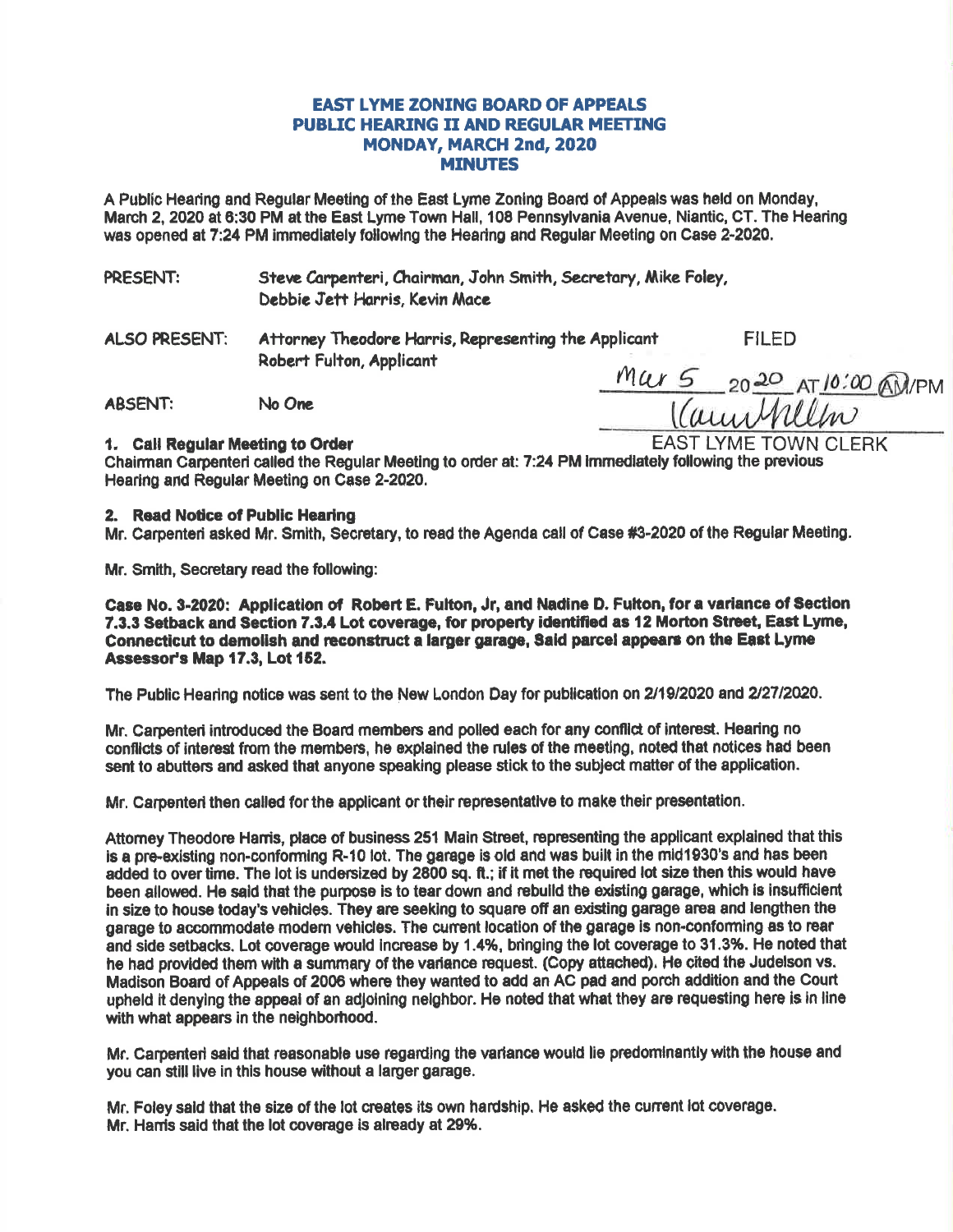Mr. Carpenteri asked if there were any comments from the public  $-$ Hearing none -He asked if the Board members had any further questions. Hearing none  $-$ Mr. Carpenteri closed this Public Hearing at 7:30 PM. Mr. Carpenteri said that they would now deliberate and make a decision on the application.

Mr. Carpenteri explained that the only comments that they can take now are from the applicant and only if they have technical questions that they need answered. He also informed the applicant that in the event that they wish to contest the decision that they have 15 days in which to appeal it to the Superior Court.

### **REGULAR MEETING**

Mr. Carpenteri opened the Regular Meeting at 7:30 PM.

Case No. 3-2020: Application of Robert E. Fulton, Jr, and Nadine D. Fulton, for a variance of Section 7.3.3 Setback and Section 7.3.4 Lot coverage, for property identified as 12 Morton Street, East Lyme, Connecticut to demolish and reconstruct a larger garage, Said parcel appears on the East Lyme Assessor's Map 17.3, Lot 152.

Mr. Carpenteri called for discussion on the application.

Mr. Foley said that he could see this both ways and that the size of the lot makes it unusually restrictive. Mr. Mace agreed.

Mr. Carpenteri said that while he sympathizes with this, under zoning it clearly states that non'conforming uses should be abolished and that while this seems small - what do you do when others want more and you have set precedent. There are numerous pre-existing non-conforming properties in the Town of East Lyme. He noted the standards for ZBA and land use with regard to not expanding upon non-conformities.

Ms. Jett-Hanis said that she is leaning towards keeping it the size that it is and not making it lager.

Mr. Carpenteri said that they could probably use another option – they could eliminate the shed on the property in place of the garage becoming a bit larger and keep the same lot coverage. lt was noted that the shed covers 144 sq. ft.

Mr. Foley agreed that creates a plausible option.

Mr. Carpenteri asked if they were ready to make a motion.

#### \*\*MOTION (1)

Mr. Foley moved to DENY WITHOUT PREJUDICE the Application of Robert E. Fulton, Jr, and Nadine D. Fulton, for a variance of Section 7.3.3 Setback and Section 7.3.4 Lot coverage, for property identified as 12 Morton Street, East Lyme, Connecticut to demolish and reconstruct a larger garage, Said parcel appears on the East Lyme Assessor's Map 17.3, Lot 152. Ms. Harris seconded the motion.

Mr. Carpenteri said that they could come back with a plan re-design as suggested above with the shed removed. The reason for denial is the further expansion of the non-conformity.

Vote:  $4 - 1 - 0$ . Motion passed. Against: Mr. Mace

ADJOURNMENT Mr. Carpenteri called for a motion t0 adjoum.

\*\*MOTION (2) Mr. Smith moved to adiourn Case #3-2020 of the East Lyme Zoning Board of Appeals at 7:38 PM.

East Lyme Zoning Board of Appeals PH & Regular Minutes - Case #3-2020 - March 2, 2020 20 20 20 20 20 20 20 20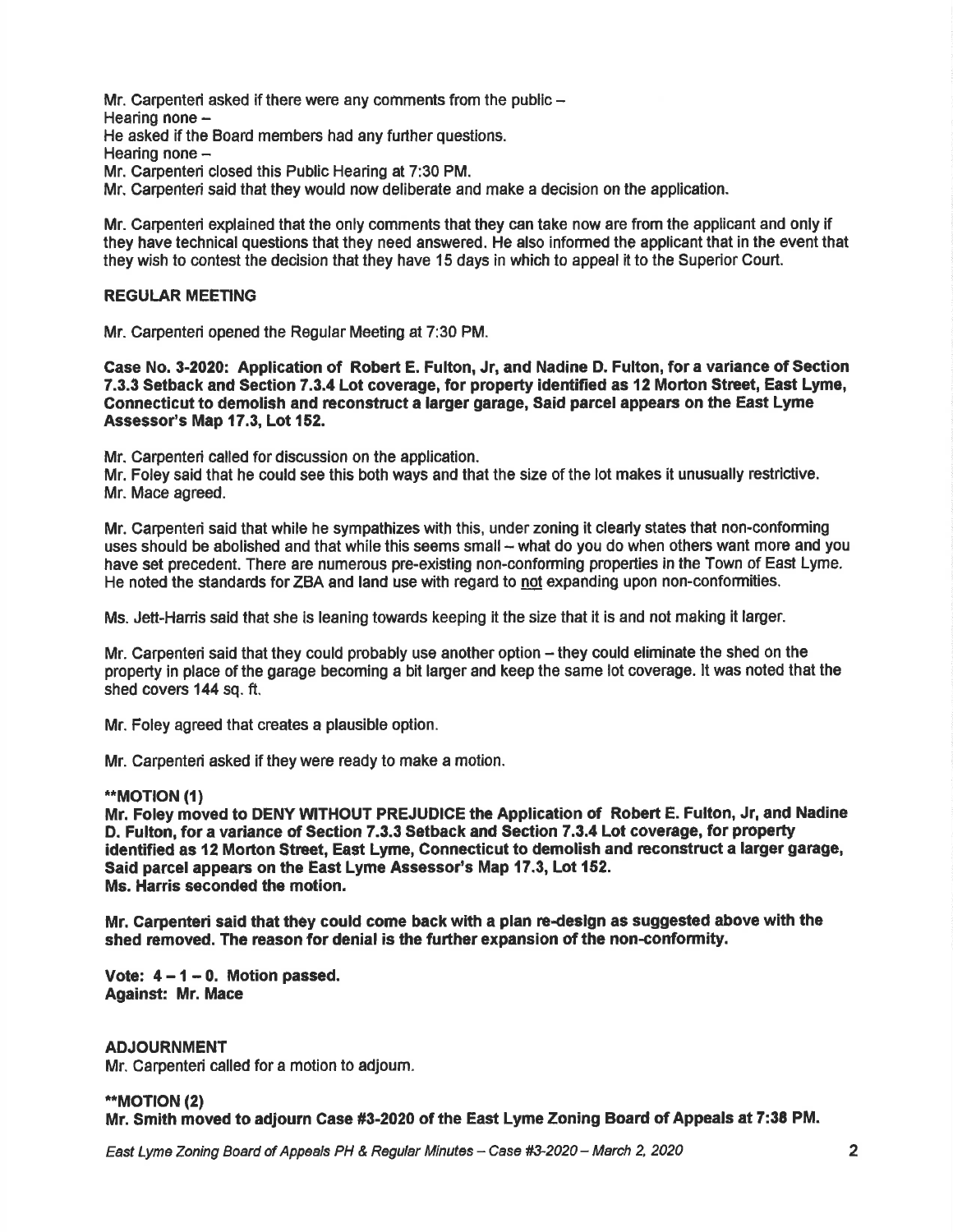# Mr. Mace seconded the motion.<br>Vote:  $5 - 0 - 0$ . Motion passed.

Respectfully submitted,

Karen Zmitruk, Recording Secretary